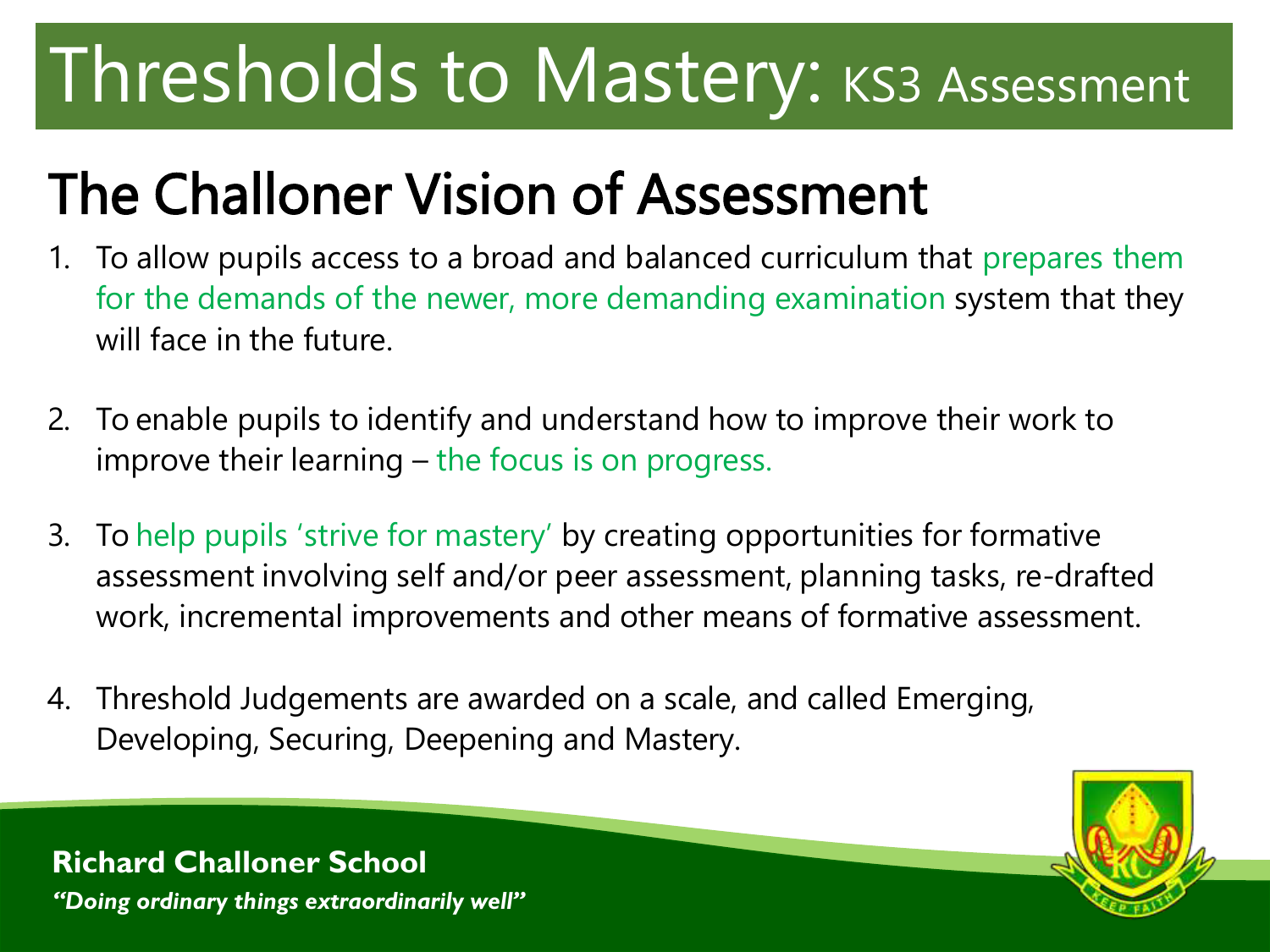## Summative Assessment – making judgements

Departments will reach a summative judgement at least once a term (reporting a Threshold judgement). This will be reported onto Cloud School.



You can view your son's results by logging into your Parent Account on Cloud School, and clicking on "Live Assessments".

This will update whenever a new results is added. Please check it regularly to see the results achieved.

## Formative Assessment – *supporting progress*

'Strategic' Formative Assessment: a piece of work that is specifically chosen during a topic to provide your son an opportunity to attempt an activity linked closely to one of the *Big Ideas* to help them strive for excellence (draft / review / redo).

Your son will also be informed of how to improve regularly throughout lessons in a variety of ways.



**Richard Challoner School** *"Doing ordinary things extraordinarily well"*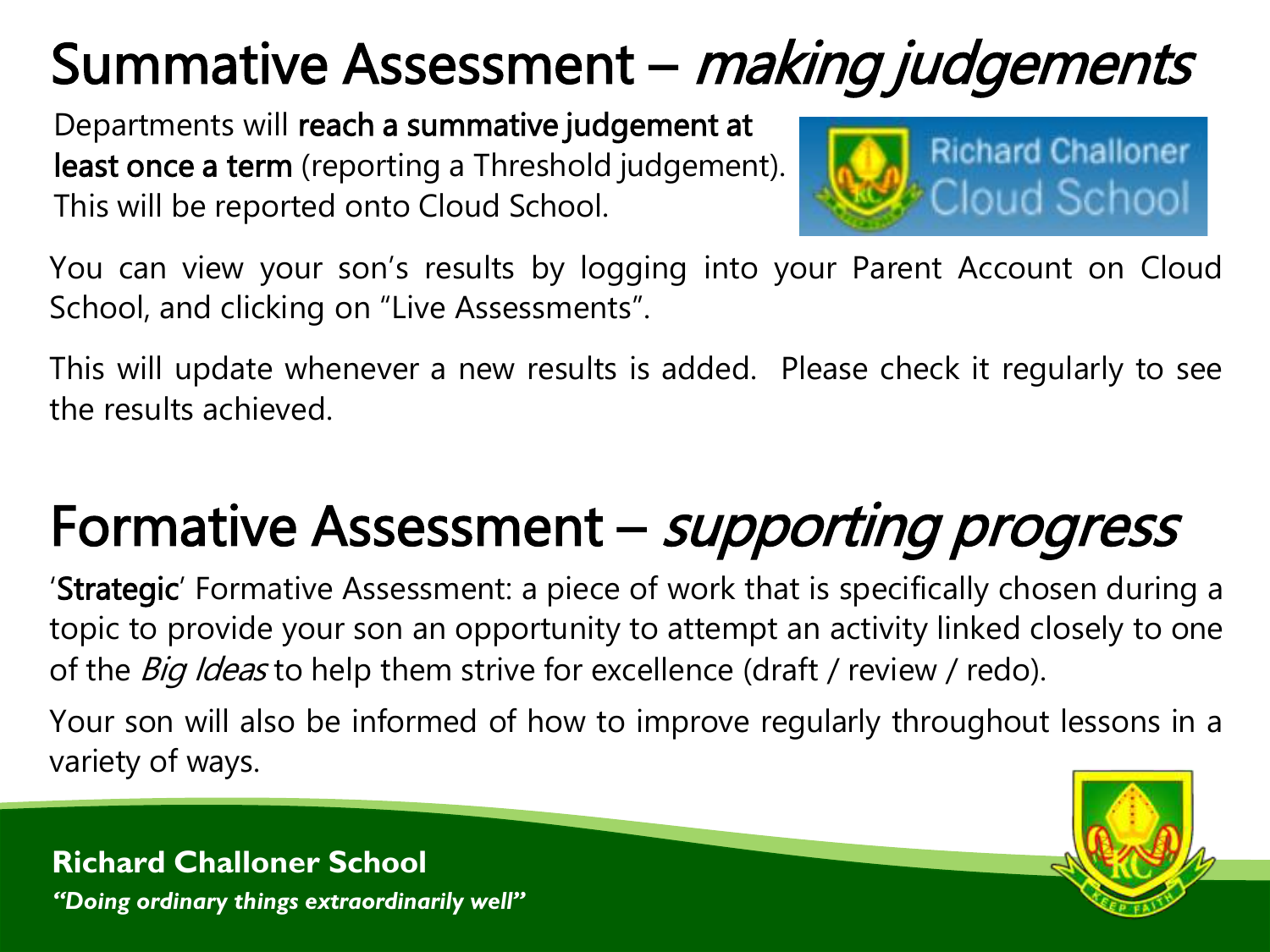### How can you help you son progress?

A few ideas to keep reminding yourself when you are discussing school work with your son.

- Positive Focus on the things that he can do and the effort that he is putting in to improve
- Progress Ask him questions that focus on his progress, for example:
	- How can you improve your reading in English?
	- What would make your evaluation even better?
	- What was your teacher feedback on the English assessment?
	- Are the results what you expected?
	- Are you pleased or disappointed with the feedback?
	- What would be your next step?
- Proactive Try to support your son by looking through his books at feedback / Progress Hierarchies / Cloud School.



#### **Richard Challoner School**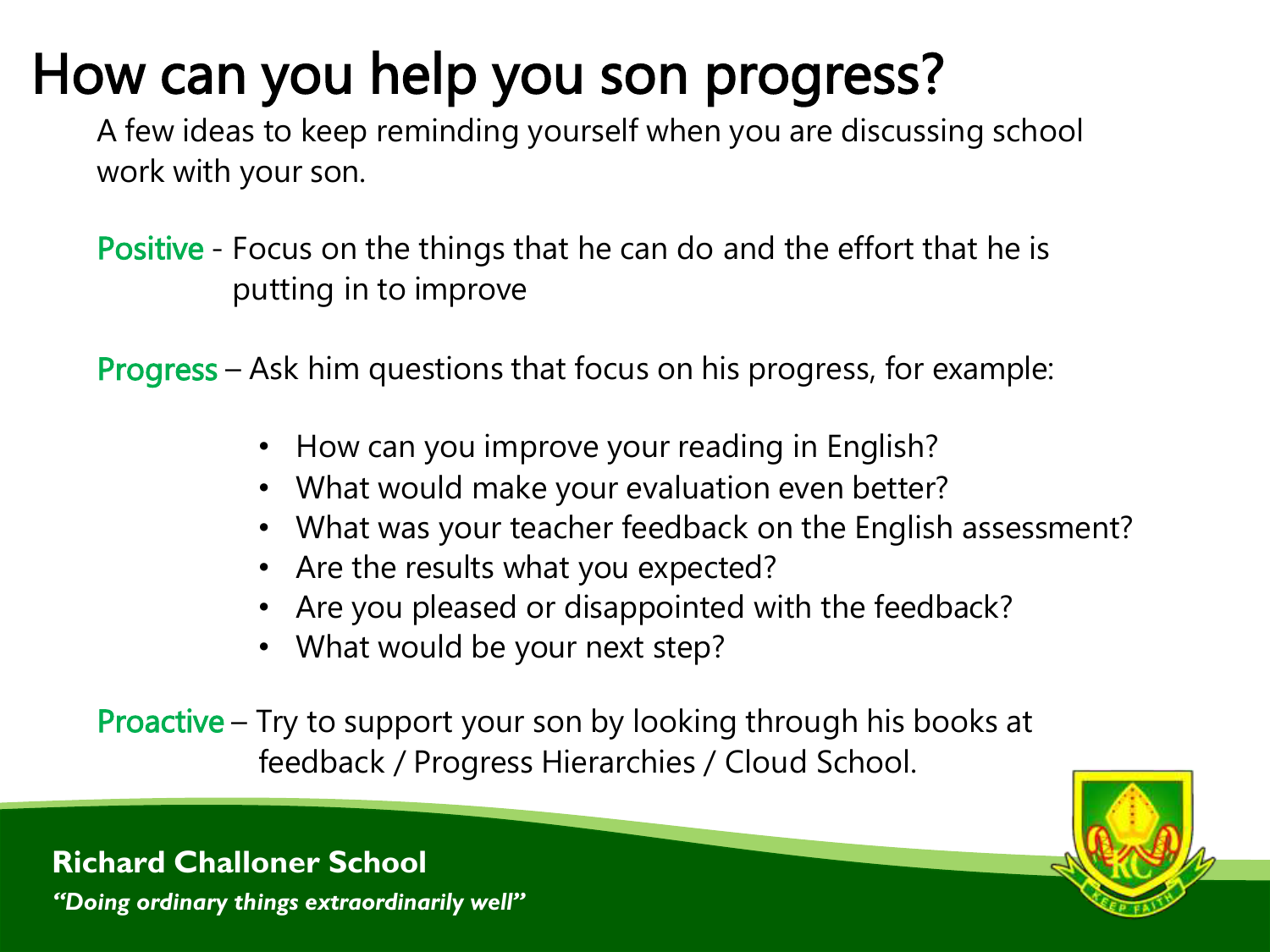## Big ideas

Subjects have analysed their subjects and identified key skills that pupils must strive to master, in KS3, to prepare them for their GCSEs.





**Richard Challoner School**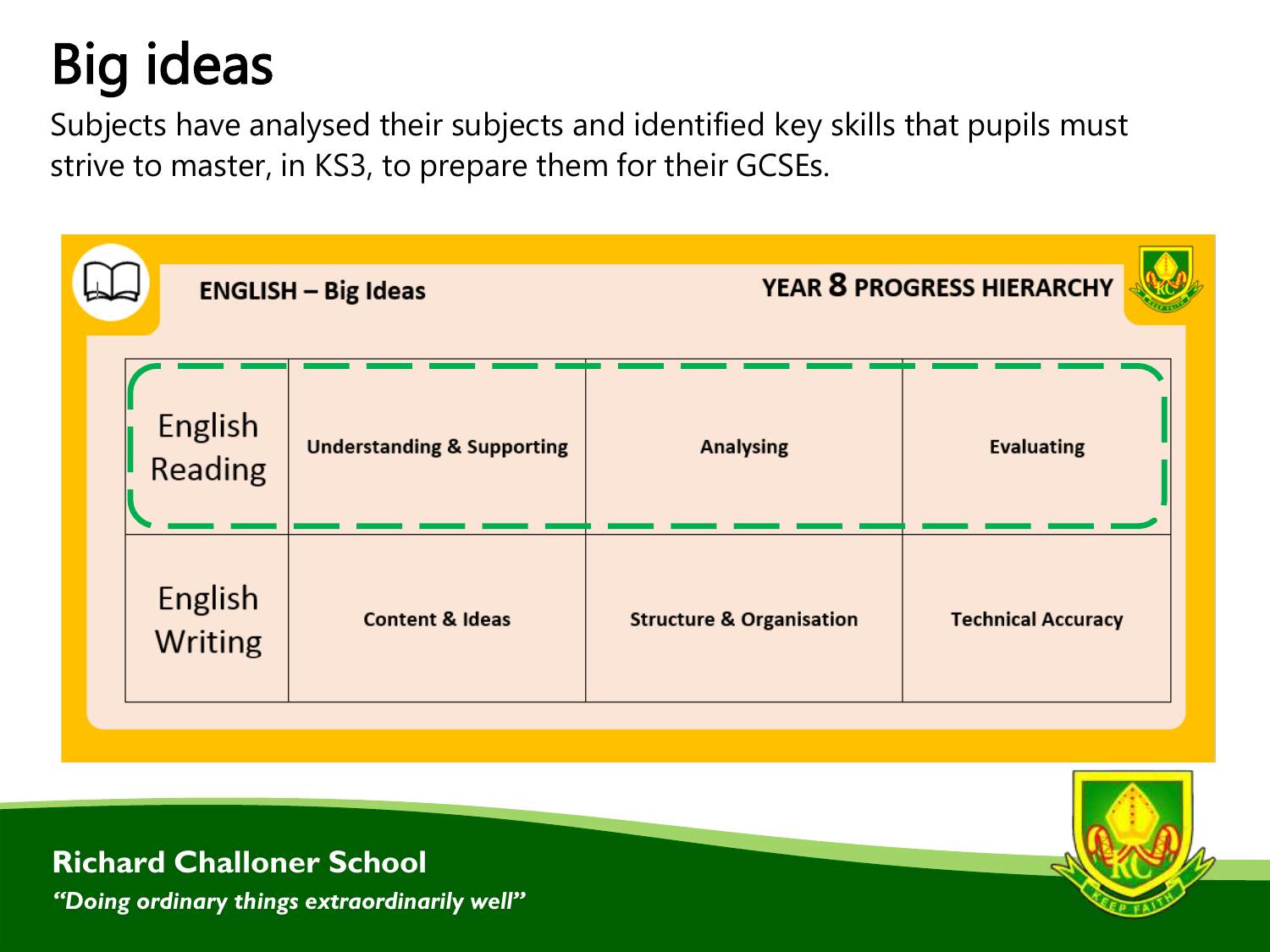## Progress Hierarchies

Subjects identified Threshold Judgements, within the Big Ideas, that pupils must go through in order to 'Master' each of these, from Emerging to Mastery.

|                   | <b>ENGLISH - Reading</b>                                                                                                                                       | <b>YEAR 8 PROGRESS HIERARCHY</b>                                                                                                                                                                                                                                                                                            |                                                                                                                                                                                                                         |  |
|-------------------|----------------------------------------------------------------------------------------------------------------------------------------------------------------|-----------------------------------------------------------------------------------------------------------------------------------------------------------------------------------------------------------------------------------------------------------------------------------------------------------------------------|-------------------------------------------------------------------------------------------------------------------------------------------------------------------------------------------------------------------------|--|
|                   | <b>Understanding &amp;</b><br>Supporting                                                                                                                       | Analysing                                                                                                                                                                                                                                                                                                                   | <b>Evaluating</b>                                                                                                                                                                                                       |  |
| <b>Mastering</b>  | Loan make confident<br>interpretations and support them<br>with multiple precise quotations.<br>I can make thoughtful comparisons<br>about content             | I can analyse a range of more complex<br>techniques, using mostly precise and<br>accurate terminology.<br>I can comment on how these techniques work<br>together to create an effect on the reader/<br>audience<br>· I can make thoughtful comparisons between<br>the techniques the writer(s) use(s).                      | I can thoughtfully explain how<br>contextual factors influence the<br>reader/ audience.<br>I can make thoughtful comparisons<br>between the writer's purposes.                                                          |  |
| <b>Deepening</b>  | I can make confident<br>interpretations and support them<br>with one or two precise quotations.<br>$\bullet$<br>I can make clear comparisons<br>about content. | I can comment on a range of more complex<br>٠<br>techniques (including aspects of form).<br>I can use precise and accurate terminology.<br>٠<br>٠<br>I can comment thoughtfully on the effect these<br>techniques have on the reader/ audience.<br>I can make clear comparisons between<br>techniques the writer(s) use(s). | I can show an awareness of the<br>context in which a text was written.<br>I can explain how context has<br>influenced the writer.<br>٠<br>I can make clear comparisons<br>between writer's viewpoints and<br>purposes.  |  |
| <b>Securing</b>   | I can make inferences and support<br>them with relevant evidence<br>· I can compare simple ideas about<br>content.                                             | I can accurately identify a wider range of<br>techniques, e.g. figurative language, phrases.<br>I can comment clearly on the effect these<br>techniques have on the reader/ audience.<br>I can make simple comparisons between<br>techniques the writer(s) use(s).                                                          | I can comment on the writer's<br>viewpoint or opinion.<br>I can explain why they want to create<br>this effect on the reader/ audience.<br>I can make simple comparisons about<br>the writer's viewpoints and purposes. |  |
| <b>Developing</b> | I can show a clear understanding<br>of the text<br>I can give relevant quotations to<br>show where I get my ideas from.                                        | I can accurately identify some basic<br>$\bullet$<br>techniques, e.g. word classes.<br>٠<br>I can make simple comments on the effect<br>these techniques have on the reader/<br>audience.                                                                                                                                   | I can identify the main purpose of the<br>٠<br>text<br>۰<br>I can give evidence to show how the<br>writer has met this purpose.                                                                                         |  |
| <b>Emerging</b>   | I can understand the text<br>I can give quotations, some of<br>٠<br>which are relevant.                                                                        | I can show an awareness of language and<br>structure techniques.<br>I can use some terminology, though not<br>always accurately.<br>I can comment on my personal response to<br>the text in general.                                                                                                                        | I can identify the main purpose of the<br>text                                                                                                                                                                          |  |



**Richard Challoner School**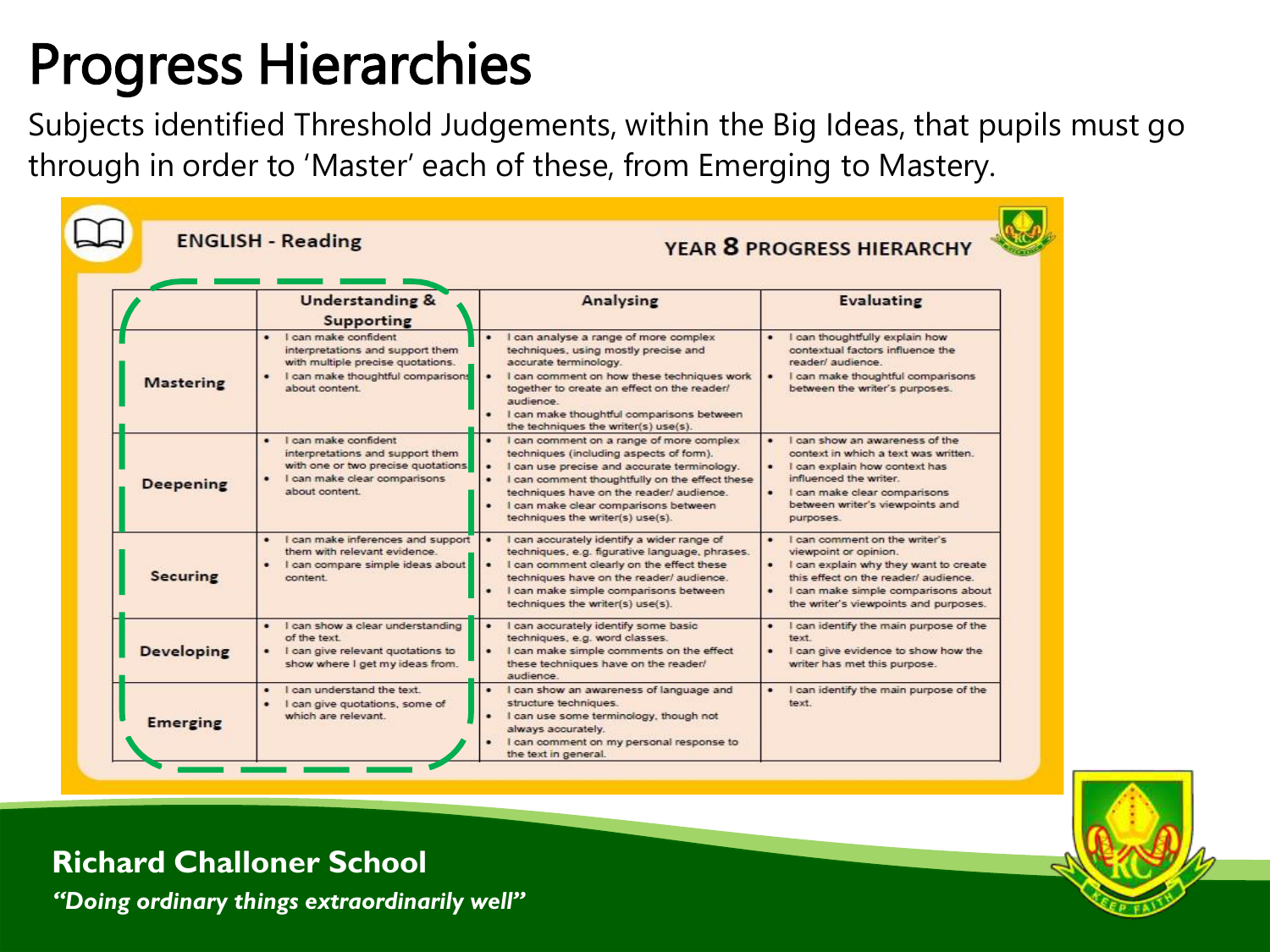#### Progress Hierarchy **Progress Planning**

|                   | <b>ENGLISH - Reading</b>                                                                                                                               | <b>YEAR 8 PROGRESS HIERARCHY</b>                                                                                                                                                                                                                                                                                                      |                                                                                                                                                                                                                                        |  |
|-------------------|--------------------------------------------------------------------------------------------------------------------------------------------------------|---------------------------------------------------------------------------------------------------------------------------------------------------------------------------------------------------------------------------------------------------------------------------------------------------------------------------------------|----------------------------------------------------------------------------------------------------------------------------------------------------------------------------------------------------------------------------------------|--|
|                   | <b>Understanding &amp;</b><br>Supporting                                                                                                               | Analysing                                                                                                                                                                                                                                                                                                                             | <b>Evaluating</b>                                                                                                                                                                                                                      |  |
| <b>Mastering</b>  | I can make confident<br>interpretations and support them<br>with multiple precise quotations.<br>· I can make thoughtful comparisons<br>about content. | I can analyse a range of more complex<br>techniques, using mostly precise and<br>accurate terminology.<br>I can comment on how these techniques work<br>together to create an effect on the reader/<br>audience.<br>I can make thoughtful comparisons between<br>٠<br>the techniques the writer(s) use(s).                            | I can thoughtfully explain how<br>contextual factors influence the<br>reader/ audience<br>. I can make thoughtful comparisons<br>between the writer's purposes.                                                                        |  |
| <b>Deepening</b>  | I can make confident<br>interpretations and support them<br>with one or two precise quotations.<br>· I can make clear comparisons<br>about content     | . I can comment on a range of more complex<br>techniques (including aspects of form).<br>I can use precise and accurate terminology.<br>٠<br>I can comment thoughtfully on the effect these<br>٠<br>techniques have on the reader/ audience.<br>$\bullet$<br>I can make clear comparisons between<br>techniques the writer(s) use(s). | I can show an awareness of the<br>context in which a text was written.<br>. I can explain how context has<br>influenced the writer.<br>· I can make clear comparisons<br>between writer's viewpoints and<br>purposes.                  |  |
| <b>Securing</b>   | I can make inferences and support<br>them with relevant evidence.<br>· I can compare simple ideas about<br>content.                                    | I can accurately identify a wider range of<br>techniques, e.g. figurative language, phrases.<br>. I can comment clearly on the effect these<br>techniques have on the reader/ audience.<br>٠<br>I can make simple comparisons between<br>techniques the writer(s) use(s).                                                             | . Loan comment on the writer's<br>viewpoint or opinion.<br>. I can explain why they want to create<br>this effect on the reader/ audience<br>$\bullet$<br>I can make simple comparisons about<br>the writer's viewpoints and purposes. |  |
| <b>Developing</b> | · I can show a clear understanding<br>of the text.<br>· I can give relevant quotations to<br>show where I get my ideas from.                           | · I can accurately identify some basic<br>techniques, e.g. word classes.<br>. I can make simple comments on the effect<br>these techniques have on the reader/<br>audience                                                                                                                                                            | . I can identify the main purpose of the<br>text.<br>I can give evidence to show how the<br>writer has met this purpose.                                                                                                               |  |
| <b>Emerging</b>   | I can understand the text<br>I can give quotations, some of<br>which are relevant.                                                                     | . I can show an awareness of language and<br>structure techniques.<br>I can use some terminology, though not<br>٠<br>always accurately.<br>. I can comment on my personal response to<br>the text in general.                                                                                                                         | . I can identify the main purpose of the<br>text.                                                                                                                                                                                      |  |

#### Your son's use of Progress Hierarchies.

- He could refer to this frequently to identify their 'next steps'
- He may highlight the things that he has successfully been able to complete and what he still must focus on next to improve in this Big Idea.

#### **Progress Planning Sheet**

Year 8 English Reading

|                                        | WWW this time<br>(what i did well this time and I need to keep doing next time) | <b>EBI next time</b><br>(what I must start doing next time to make my work even better) |
|----------------------------------------|---------------------------------------------------------------------------------|-----------------------------------------------------------------------------------------|
| <b>Understanding</b><br>and Supporting |                                                                                 |                                                                                         |
| Analysing                              |                                                                                 |                                                                                         |
| Evaluating                             |                                                                                 |                                                                                         |

#### Your son's use of Planning sheets.

During each topic, pupils should reflect on their progress and plan their next steps in their learning

- WWW this time, What Went Well (*keep doing*)
- **EBI** next time, Even Better If (*start doing*)
- Use before the summative task to reflect on WWW and EBI to ensure progress



#### **Richard Challoner School**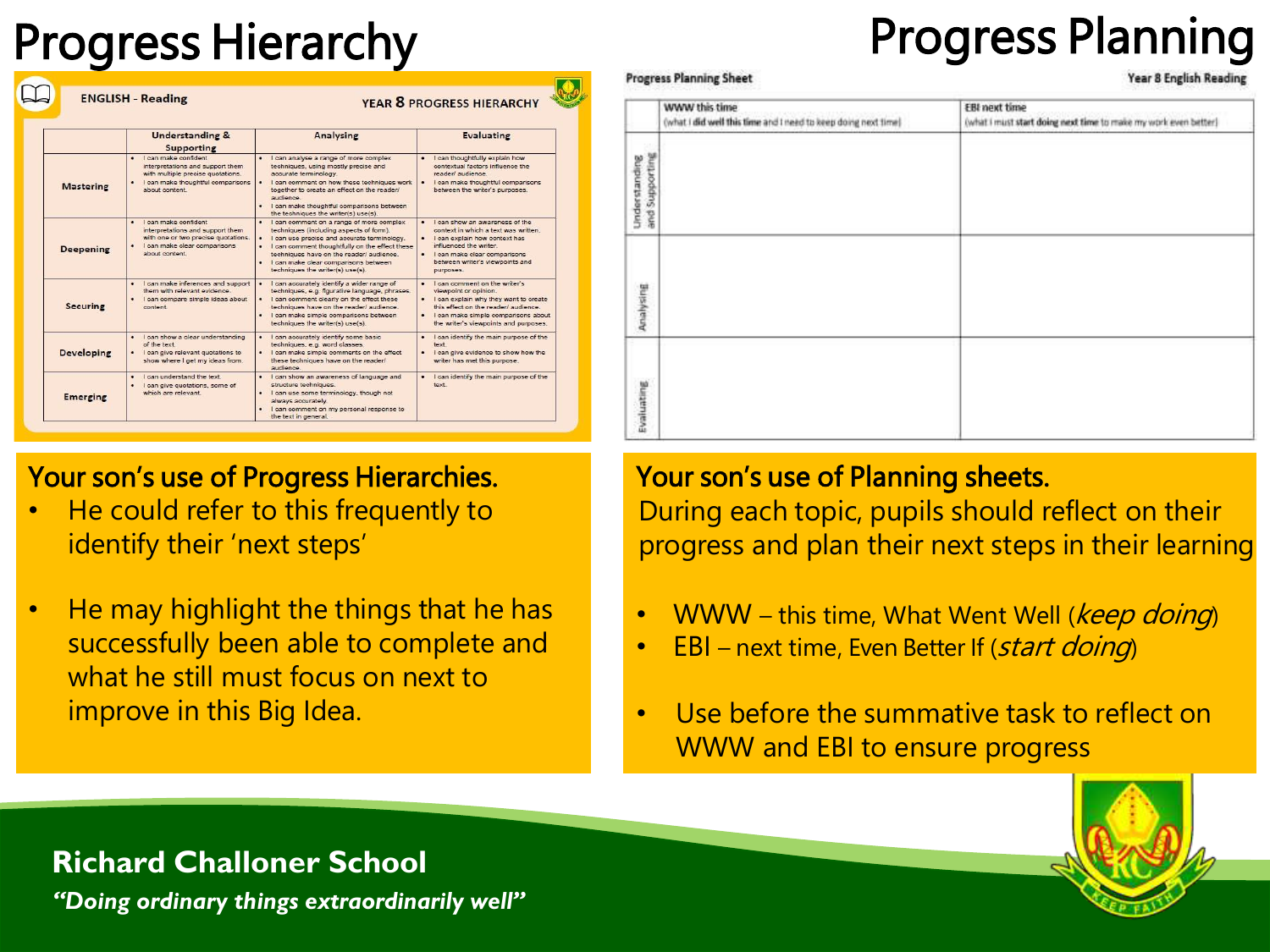|                  |                                                                                             |                                                                                                                                                                   |                                                                                                                                                                                                                                                                                                                                                                                                                         | <b>YEAR 8 PROGRESS RECORD</b>                                                                                                                                                                                                                                                                                                                                                                                         |
|------------------|---------------------------------------------------------------------------------------------|-------------------------------------------------------------------------------------------------------------------------------------------------------------------|-------------------------------------------------------------------------------------------------------------------------------------------------------------------------------------------------------------------------------------------------------------------------------------------------------------------------------------------------------------------------------------------------------------------------|-----------------------------------------------------------------------------------------------------------------------------------------------------------------------------------------------------------------------------------------------------------------------------------------------------------------------------------------------------------------------------------------------------------------------|
|                  |                                                                                             |                                                                                                                                                                   | <b>Geographical Links -</b><br>'Linking geographically'                                                                                                                                                                                                                                                                                                                                                                 | Geographical<br>Investigations-<br>Investigating<br>geographically                                                                                                                                                                                                                                                                                                                                                    |
|                  | Potential use of Progress Record                                                            |                                                                                                                                                                   | (C) A range of resources are used<br>through clear identification,<br>interpretation and synthesis of<br>important concepts and issues. Clear<br>interconnections are explained.<br>between topics and some relevant<br>exemplification.<br>(TLG) A clear understanding of the<br>role of a range of different<br>stakeholders have based on their<br>values, attitudes and actions and the<br>different decisions made | (M) Qualitative and Quantitative<br>methods are accurately described and<br>justified including sampling and<br>measurement technique referring to<br>accuracy and reliability. (P) Both<br>cartographic and graphical techniques<br>are used appropriately to present<br>data. (i) Data is described to identify<br>patterns and evidence and basic<br>reasons are given to explain these<br>with basic conclusions. |
| <b>Deepening</b> | A few stand-alone ideas are explained<br>with basic reasons. Basic use of some<br>key terms | Conclusion are implied (not clearly<br>stated) with simplistic reasons & lered<br>with limited exemplification. The<br>answer may be imbalanced or<br>incomplete. | (C) Several resources are used with<br>basic identification and interpretation<br>of concepts and issues. Basic<br>interconnections are described<br>between topics with some<br>exemplification.<br>(TLG) A basic understanding of several<br>stakeholders' attitudes, actions and<br>the different decisions made                                                                                                     | (M) Quantitative and Qualitative<br>methods are described to include<br>sampling and measurement<br>technique required to collect data. (P)<br>A range of graphical techniques are<br>used appropriately for the data. (i)<br>Data is described to identify patterns<br>and evidence and basic reasons to<br>support                                                                                                  |
| <b>Securing</b>  | A few stand-alone ideas are stated<br>almost list like in nature                            | Accurate points given with an<br>attempt to give simple reasons for<br>these                                                                                      | (C) Resources are used through<br>simple identification and<br>interpretation of basic concepts and<br>issues. Simple connections are<br>identified within topics with some<br>exemplification.<br>(TLG) A simple identification of a few<br>stakeholders' attitudes, actions and<br>the different decisions made                                                                                                       | (M) Quantitative and/or Qualitative<br>methods are described with key parts<br>of the measurement technique given.<br>(P) Two simple graphs have been<br>used appropriately for the data. (i)<br>Data is described with some valid.<br>patterns given.                                                                                                                                                                |

| <b>Developing</b> | A key fact or idea is given often in a<br>list like, 'one word' nature | A more accurate recollection of<br>relevant ideas linked to the question | (C) A resource has been partly used to<br>identify an idea and relate it to the<br>key question.<br>(TLG) A stakeholder's attitudes have<br>been identified    | (Q) Range of questions can be<br>generated to investigate and issue<br>geographically. (M) Quantitative<br>and/or Qualitative methods are<br>described with key parts of the<br>measurement technique given. (P)<br>Two simple graphs have been used<br>appropriately for the data. |
|-------------------|------------------------------------------------------------------------|--------------------------------------------------------------------------|----------------------------------------------------------------------------------------------------------------------------------------------------------------|-------------------------------------------------------------------------------------------------------------------------------------------------------------------------------------------------------------------------------------------------------------------------------------|
| <b>Emerging</b>   | Recollection of a relevant idea                                        | Recall of a relevant idea linked to the<br>question                      | (C) A resource has been partly used to<br>identify a key fact and to relate it to<br>the topic.<br>(TLG) A stakeholder has been referred<br>to simplistically. | (Q) Basic questions can be asked to<br>investigate a topic. (M) Simple<br>quantitative or qualitative methods<br>can be used and briefly outlined. (P)<br>Simple presentation techniques such<br>as bar and line graph can be used.                                                 |

(C) Connections; (TLG) Thinking Like a Geographer; (Q) Generating enquiry Questions; (M) Methodology; (P) Presentation of data; (I) Interpretation of data; (E) Evaluation